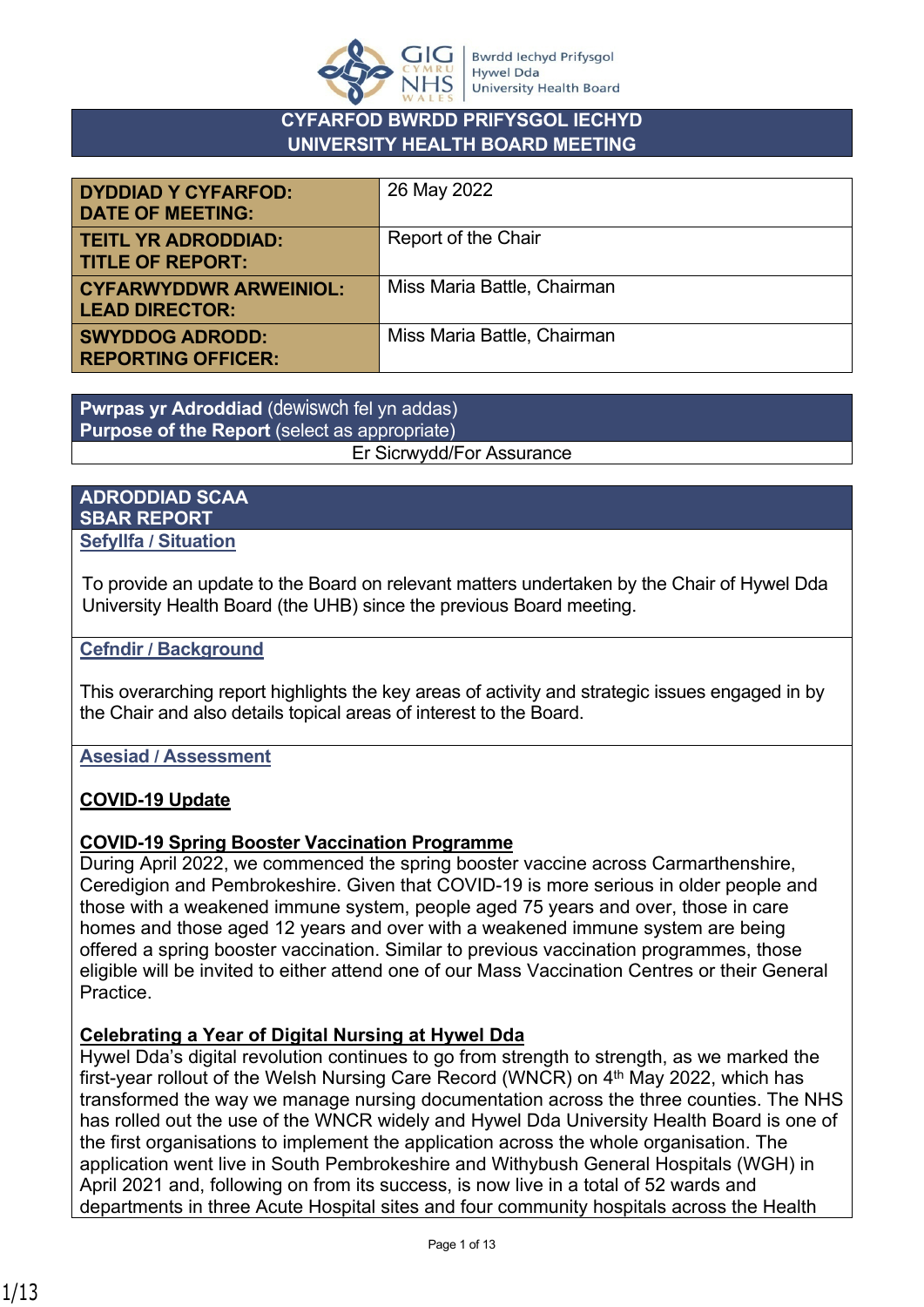Board. Despite facing unprecedented pandemic pressures, the roll out to other hospital sites over the year has gone smoothly, the nursing staff have embraced this new way of working and recognise the benefits of using the same standardised nursing language to reduce duplication and improve the patient experience.

We are also investing in other digital means to make health care more accessible, such as Personal held records "Patients Know Best" (PKB) which is a new way for our patients to view their medical information online. It can help keep the patient and those involved in their care more informed and involved in decisions about their health and the care needed. We also offer Digital assessments, which allow patients to tell us about their symptoms and quality of life from home. This helps us provide better care by measuring what matters most to the patient.

# **CT Scanner Replacement at Glangwili General Hospital (GGH)**

Patients across South West Wales have been given a boost following the installation of a brand new, £2.2m state-of-the-art CT scanner at GGH. The scanner, which has been funded by a Welsh Government grant, incorporates the latest technology available and will greatly improve the patient experience with increased resolution and faster scan times. Wrist and elbow scans can now be performed with the patient sitting in a chair, and the imaging can be performed in 4D. Cardiac scans can be acquired in a single heartbeat and will allow GGH to provide a Cardiac CT service to our patients, and the new scanner means that brain scans can be scanned in one rotation (0.40 sec), which will benefit paediatric patients. The scanner also has an extended table length which means we can scan from head to feet. This investment from the Welsh Government will be of great benefit to our patients by allowing the Health Board to reduce our COVID-19 backlog by increasing our capacity and reducing waiting times. The demountable CT scanner, which had been situated temporarily in GGH, will now move to WGH in Haverfordwest, pending the replacement of their scanner.

In addition, the Health Board has benefited from WG funded replacement of ultrasound equipment. The scanners have the benefit of the latest software to future-proof the service ready for any change in clinical demand or treatment pathway. From the same investment, all sites have new DR mobile X ray units, for use at the patients' bedside, which upload direct to the PACS system and provide an instant image for both the Doctor and Radiographer to view on the Ward. These machines are also compatible with the new DR Xray rooms that are also being installed this financial year across the Health Board.

# **Partnering to Deliver Research and Innovation Opportunities**

Hywel Dda University Health Board (UHB) and Swansea University will work together to help improve the health and well-being of communities in the three counties under a new agreement. The two organisations have signed a Memorandum of Understanding (MoU), which commits to a partnership in several new areas, including increasing the number of honorary and jointly-funded posts in areas of mutual interest; improving the number and diversity of clinical trials across the region; focusing on new diagnostic technologies and commercial drug trials; and supporting the growth of educational programmes vital to the development of future models of service delivery. Several developments over recent years demonstrate what the partnership can deliver across the region. An example of this is the development of a Primary Care Academy in Aberystwyth, which is developing the next generation of general practitioners within the region. The growth of the campus at St David's Park, Carmarthen, offers a high-quality nursing programme delivered within the three counties and several recent research and innovation projects – in areas including clinical engineering, cardiology, colorectal cancer – are ensuring that clinicians and patients across West Wales can access the latest innovations.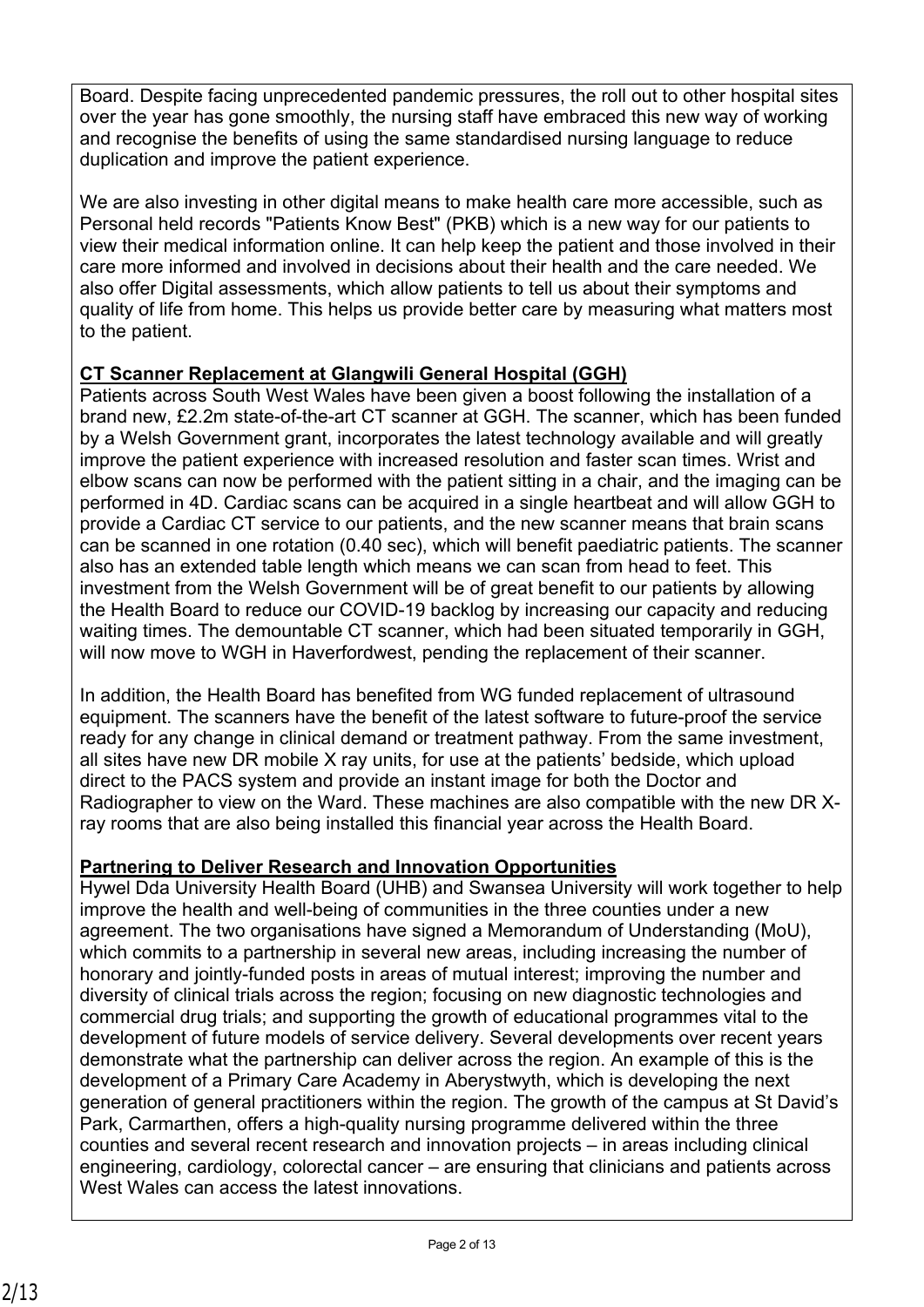### **Employers for Carers**

Hywel Dda University Health Board have successfully achieved their 'Carer Confident Level 2 – Accomplished' benchmark in the Carers Wales Employers for Carers scheme, in recognition of the help and support to staff members who also have a caring role in their personal lives.

The Health Board's contribution to improving outcomes for unpaid carers is co-ordinated via a Carers Strategy Group which is overseen and facilitated by the Carers Team (part of the Strategic Partnerships, Diversity and Inclusion Team). This is a multi-professional group drawing membership from a wide range of directorates and teams all with a commitment to identifying actions which will support staff with caring roles, as well as patients and family members who are unpaid carers.

The Health Board achieved Level 1 Carer Aware in March 2020 and a task group have been working on collating evidence for the Level 2 submission. The Health Board's submission achieved 106 points out of a maximum of 110 and the assessors' summary feedback was: "Overall, the supporting evidence provided with your application was consistently pertinent, high quality and comprehensive. The way you presented the information in your application form and accompanying evidence was also very clear and this made it easy to access and review. In conclusion, therefore, as you can see by your scores, this was an exemplary application – and many congratulations on achieving Carer Confident Level 2".

Achievement of the Carer Aware Level 2 - Accomplished award demonstrates the Health Board's recognition of the invaluable role that unpaid carers play in supporting those that they care for. As a significant employer, our work to support unpaid carers highlights how we are implementing our Health Board values and the Carers Strategy Group are keen to further roll-out awareness raising of the ways in which staff can be supported. This will include the launch of a bite-size training video during Learning at Work week (week commencing 16th May 2022) and promoting and raising awareness of sources of information, advice and practical assistance.

# **Board Seminar 7th April 2022**

# **Programme Business Case (PBC)**

Members received an overview of the Programme Business Case (PBC). Members recognised the exciting opportunity to redesign all pathways on a sustainable footing and that the aim of the strategy is to demonstrate that when implemented, the new model should reduce costs. It was noted that the Executive Team will consider the Integrated Medium Term Plan's (IMTP's) footsteps over the next ten years as part of the planning process. Members received assurance that the Communications team will ensure clear communication with the public and that engagement and listening to the public continues as part of the strategy development.

### **Development of the IMTP**

Members received an update on the development of the IMTP including an overview of the scrutiny questions received following submission of the plan to Welsh Government. Members were advised of the early data analysis undertaken on the options appraisal, such as the travel time implications. Members discussed the location of the Community Hubs and Integrated Care Centres and received assurance that every effort will be made to place them at the heart of the community, whilst recognising the challenges with access and car parking in some areas. Members acknowledged that the IMTP is designed to set out the stepping stones to progress the strategy.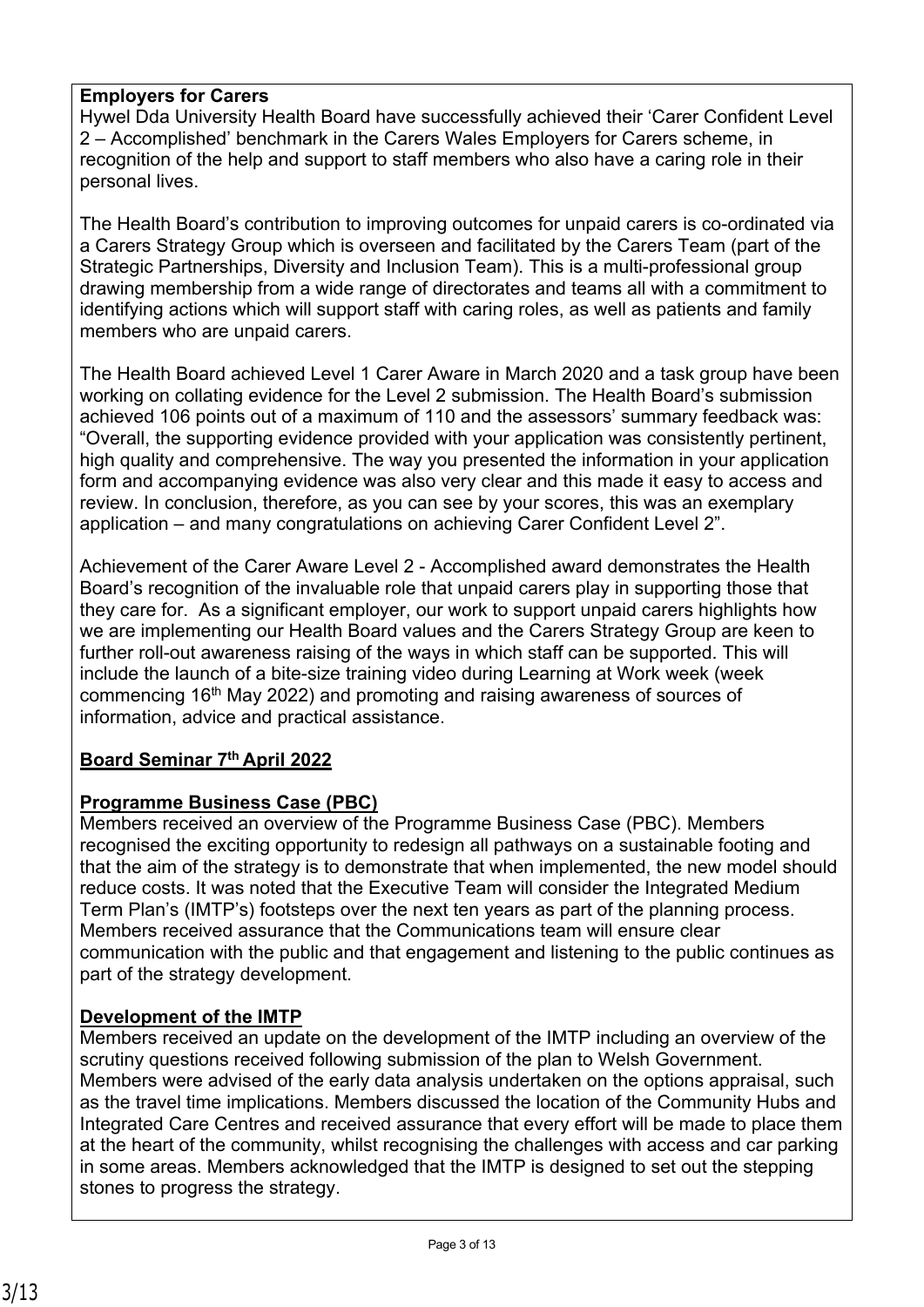### **Waiting List Initiative and Service Improvement**

Regrettably, the number of people waiting has grown significantly as a result of COVID-19. Members received an update on the Waiting List Support Service (WLSS), which aims to support patients waiting for treatment. Also, the Quality Improvements activities within the Health Board including team structures, the recent successful recruitment into the service, quality improvement projects, and the next steps. Members noted the success of the WLSS as part of Planning Objective 1E, and the key themes emerging. Following discussions on the value of the service for patients, Members agreed that the Executive Team should explore funding streams to ensure continuation of the service. Members commended the work undertaken by the Quality Improvement Team, highlighting the importance of the organisation's focus on continuous improvement and ensuring the right culture and environment for projects to flourish.

### **Review of Board Effectiveness**

Members received an update on the review of Board Effectiveness, noting that the Chair and Chief Executive had considered the evidence and agreed the overall level of maturity for the Health Board in respect of governance and Board effectiveness for 2021/22 is at Level 4 (no change from 2020/21). Whilst there are areas of good practice and innovation being shared with others, the Health Board is still working to demonstrate sustainable improvement throughout the organisation, Members agreed the Level 4 recommendation and recognised the significant amount of information underpinning the self-assessment, drawing together the sources of assurance.

### **Reverse Mentoring**

The Board has been individually mentored by staff from frontline services, Black, Asian and Minority Ethnic (BAME) staff and staff who are under 25 for the past year. We had a joint reflective session with our mentors and the feedback was overwhelmingly positive with greater understanding of each other's roles and the pressures and culture of the Health Board. I would like to thank the mentors on behalf of the Board; we are considering rolling this out across the organisation.

### **Key Meetings**

I have attended the following meetings:

- Leaders Forum Spread & Scale Academy
- Ukraine Welcome Event
- County Councils Leaders Monthly Meetings
- NHS Chairs Ministerial Meeting
- Chairs Group meeting
- BAME Advisory Group Meeting
- CHC Monthly Meeting
- Monthly Political Meeting
- Meeting with Emma Woollett (Chair of Swansea Bay)
- Annual Rotary Charter Night Dinner
- Mental Health Teams in St Non's, St Caredeg's, Bro Cerwyn
- Radiology Team in WGH

### **Visits**

I attended the opening of the new Maternity Ward at GGH which forms part of a £25.2m Welsh Government investment. The new development has created new obstetric and neonatal facilities at the hospital. The improved facilities are part of our continued investment in women and children's services and will provide a modern environment for babies and mothers across Carmarthenshire, Ceredigion and Pembrokeshire.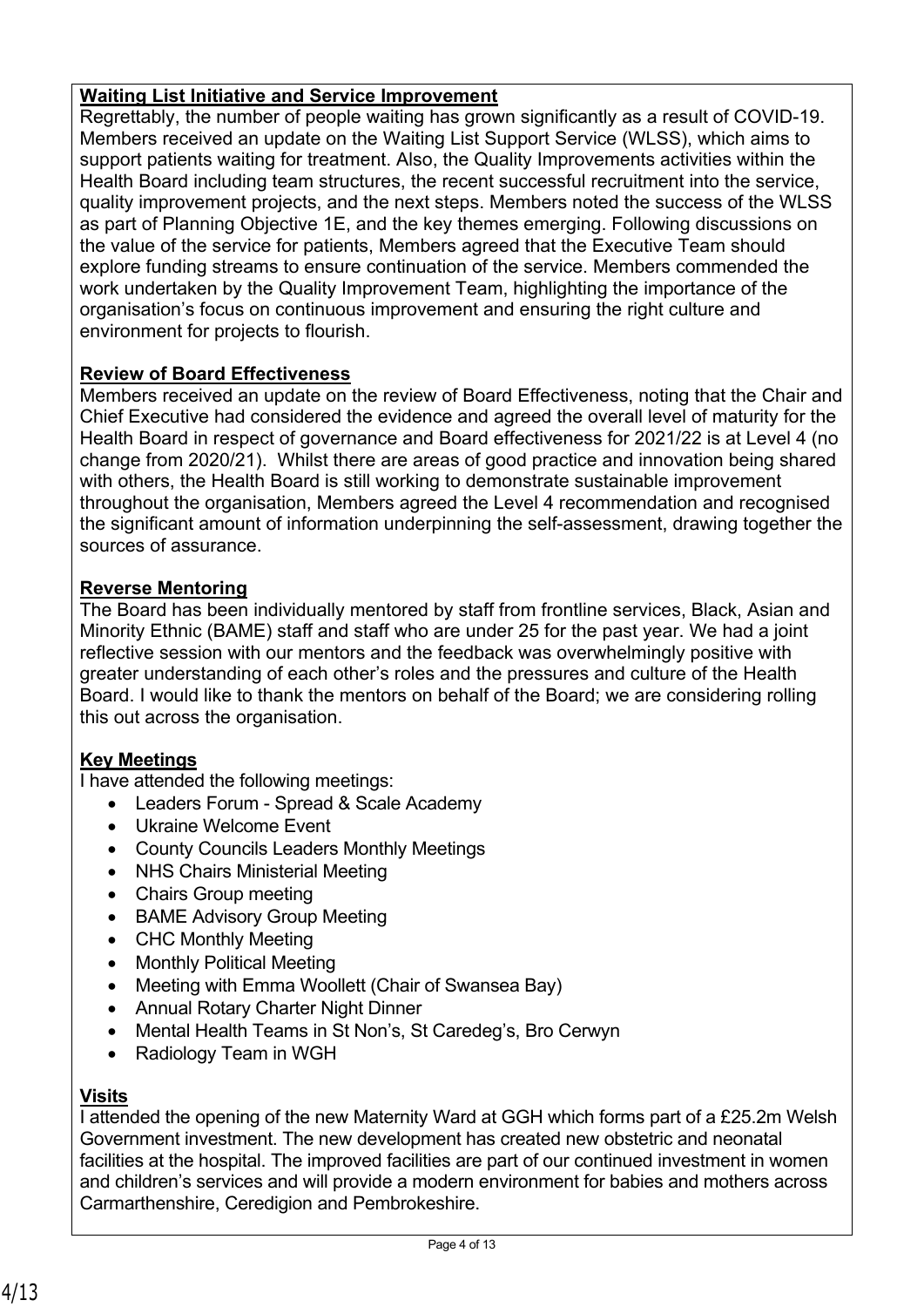### **Independent Board Member Site Visits**

Historically, Independent Board Members have undertaken formal and informal visits to both acute and primary care teams across Hywel Dda. However, due to restrictions during the COVID-19 pandemic, all visits were paused. During April 2022, formal visits re-started and have been extended to include non-clinical teams across Hywel Dda; with the areas visited to date below:

- Teifi Ward, GGH
- Cleddau Ward, GGH
- Padarn Ward, GGH
- Acute Response Team (ART), Carmarthenshire
- Bronglais General Hospital (BGH) Pharmacy
- The Bed Management Team, BGH
- Aberaeron Integrated Care Centre
- Llandovery Hospital
- Amman Valley Hospital
- Prevention, Assessment & Management of Violence & Aggression (POMOVA) Team Carmarthenshire
- Finance Team, Carmarthenshire
- Sunderland Ward, South Pembrokeshire Hospital
- Workforce & Organisational Development Team, Carmarthenshire
- Begelly Unit, Kidwelly
- Greville Court, Pembroke Dock
- Medical Records, WGH
- ART team, Pembrokeshire
- Endoscopy Unit, PPH
- Waiting List Centre, PPH
- Pharmacy, PPH
- Command Centre, Hafan Derwen

# **Celebrating Success/Awards**

### **The National Black, Asian And Minority Ethnic (BAME) Health & Care Awards**

The National BAME Health & Care Awards recognise British health and care professionals who are making a difference in our lives. A number of Hywel Dda University Health Board BAME staff have been recognised for their contribution, with the finalists listed below:

- Dr Tipswalo Day,
- Jefferson De Vera,
- Anand Ganesan,
- Dr Premkumar Pitchaikani,
- Chris Martin,
- Dr Hashim Samir,
- Dr Akhtar Khan,
- Beverly Davies,

In addition to our staff, Hywel Dda University Health Board has also been shortlisted in the Outstanding Corporate Achievement of the Year category.

I am immensely proud of our colleagues from the BAME community and it is an amazing achievement to have been shortlisted in so many categories for a National award. On behalf of the Board, I wish them good luck at the ceremony, which takes place on 9<sup>th</sup> June 2022.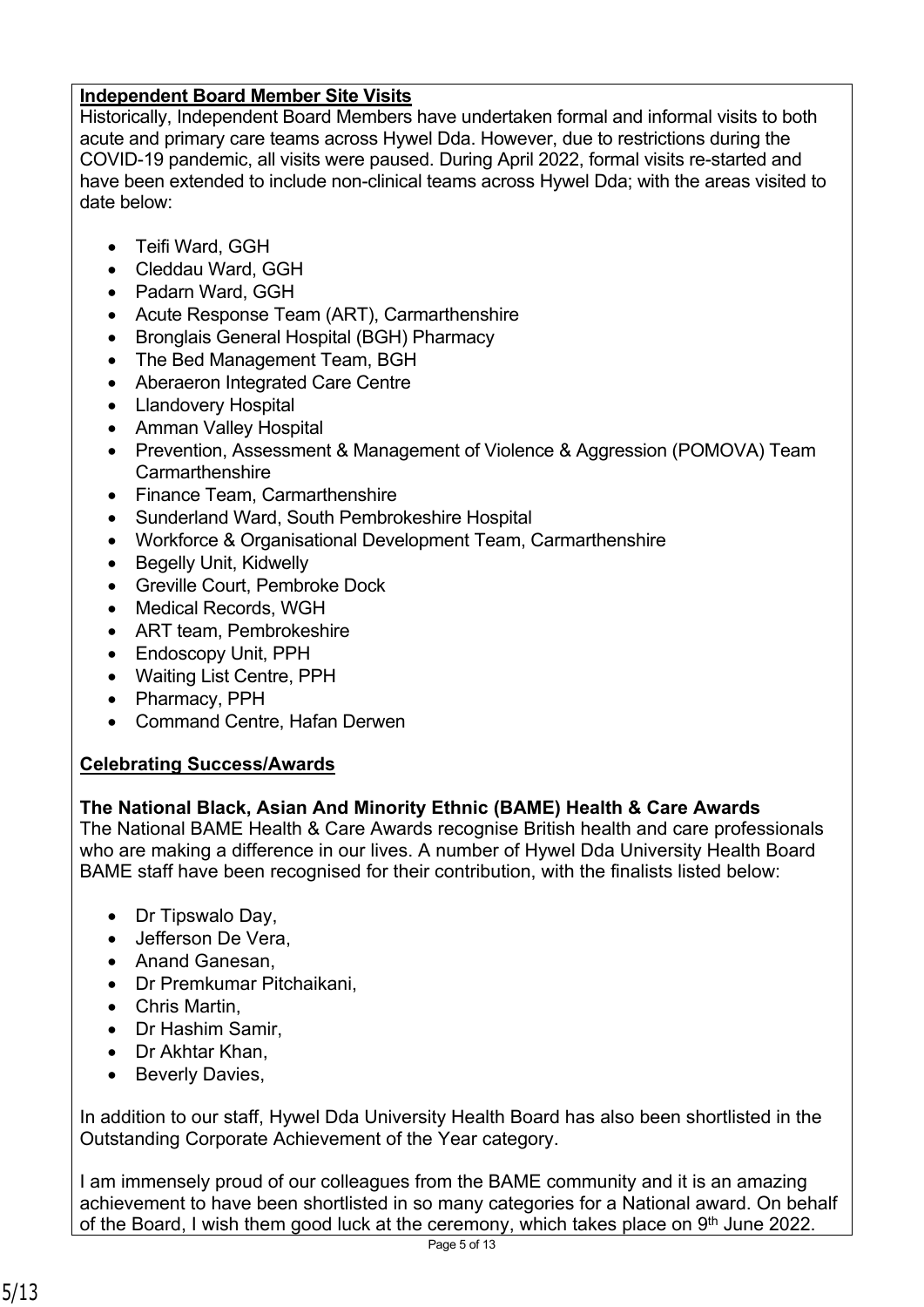### **Chief Nursing Officer Wales Excellence Awards**

The Chief Nursing Officer (CNO) for Wales launched the "CNO Excellence awards" which, as a recognition scheme, honours and recognises exceptional contributions from our professions for the dedication, innovation and excellence they provide to support the population of Wales. The excellence awards recognise and reward those who make a real difference and is an opportunity to showcase the excellent work, innovation, exemplary team work, achievements and dedication of our workforce in Wales. The scheme aims to celebrate the Welsh NHS nursing and midwifery workforce and those who go above and beyond their everyday roles to provide excellent care, leadership and inspiration. During the ongoing challenges associated with the pandemic, these individuals continue to demonstrate professionalism, commitment, innovative approaches and excellence in what they do, with the CNO wanting to recognise and celebrate this.

Nominations for the CNO excellence scheme are welcomed for those demonstrating achievements in education or development of others, research, leadership, practice, tackling diversity, tackling health inequalities, and can be awarded to either an individual or a team. On behalf of the Board, I wish to congratulate Ms Chris Hayes, Nurse Staffing Programme Lead, who was recently awarded a Chief Nursing Officer's Excellence Award for the Nurse Staffing Levels programme.

### **Long Service Awards**

In 2019, the Health Board introduced the Long Service Awards in recognition of staff who have given the most hours, days and years to serving the local NHS across different professions across Carmarthenshire, Ceredigion and Pembrokeshire. I have been privileged to meet them personally to present them with their award, listen to their experiences during their 40 years of service, to their advice and to thank them on behalf of the Board.

| <b>Employee</b>          | <b>Position/Location</b>                                                  |
|--------------------------|---------------------------------------------------------------------------|
| Nelly Jones              | Department of Trauma and Orthopaedics, Glangwili                          |
|                          | General Hospital (GGH)                                                    |
| Amanda Lee               | Mental Health Support Worker, Cwm Seren LSU                               |
| <b>Karen Lewis</b>       | Registered Mental Health Nurse, Cwm Seren LSU                             |
| <b>Margaret Beadmore</b> | Registered Mental Health Nurse, Cwm Seren LSU                             |
| Janet Jones-Tayler       | Registered Mental Health Nurse Seren LSU                                  |
| Nina Nelson              | Registered Nurse, Sunderland Ward, South<br><b>Pembrokeshire Hospital</b> |

# **Employee or Team of the Month**

Members of staff, patients, service users and the public can nominate staff who have gone above and beyond the call of duty and for their excellent work. Since the Board was last updated at its March 2022 meeting, the following employees/teams have received the Employee or Team of the Month award.

I have been privileged to meet them all and visit them in their places of work. With such busy and demanding roles, it is often the only time a team or individual can stop and reflect on their work, their dedication and the challenges of the last two years. It is also an opportunity to listen and thank staff on behalf of the Board.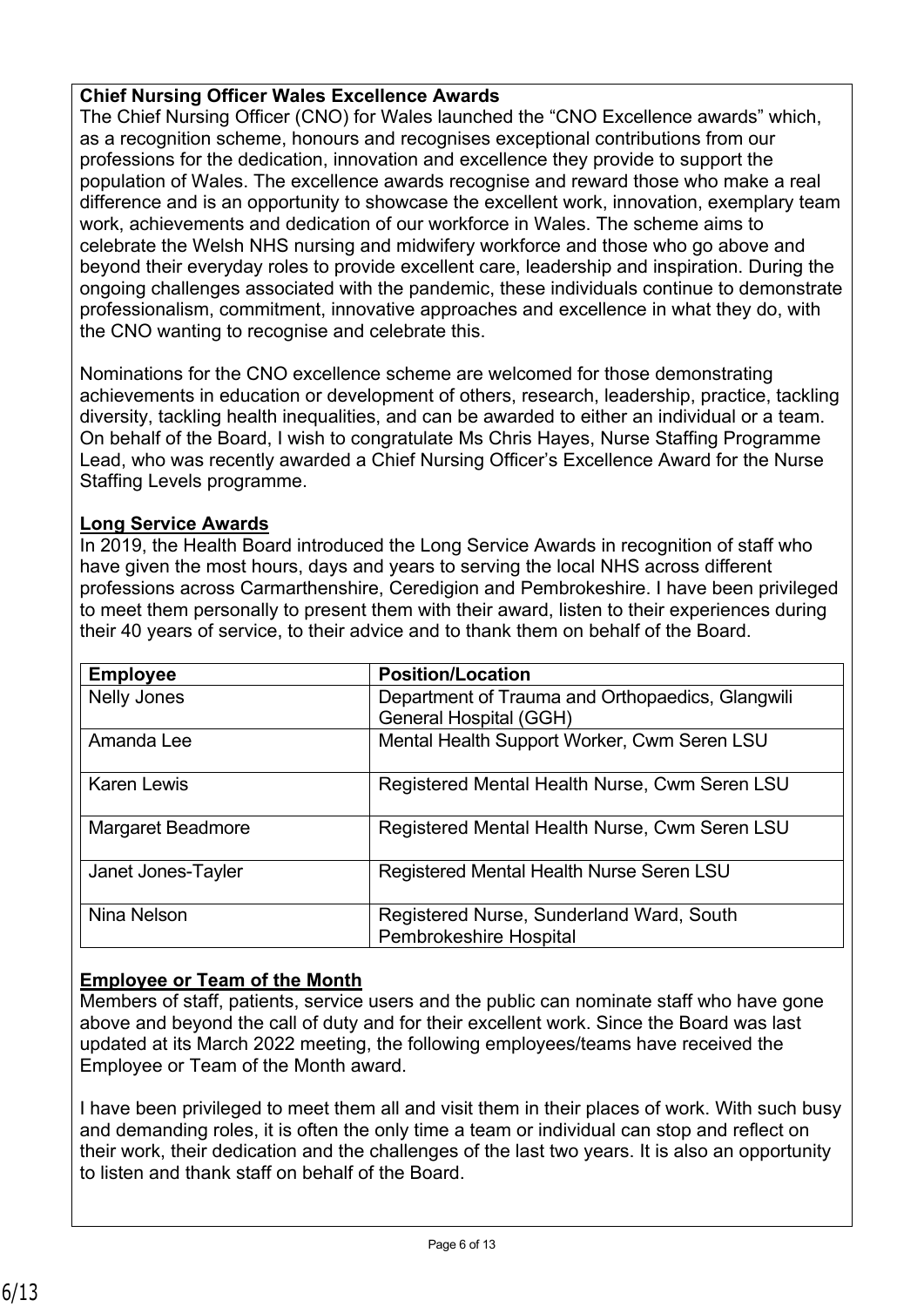| <b>Employee or Team</b>                                                                                | <b>Reason for Nomination</b>                                                                                                                                                                                                                                                                                                                                                                                                                                                                                                                                                                                                                                                                                                                      |
|--------------------------------------------------------------------------------------------------------|---------------------------------------------------------------------------------------------------------------------------------------------------------------------------------------------------------------------------------------------------------------------------------------------------------------------------------------------------------------------------------------------------------------------------------------------------------------------------------------------------------------------------------------------------------------------------------------------------------------------------------------------------------------------------------------------------------------------------------------------------|
| <b>Alison Gittins</b><br>Head of Corporate & Partnership<br>Governance<br>Hafan Derwen,<br>Carmarthen  | Nominated by Joanne Wilson, Board Secretary, in<br>recognition of her outstanding dedication, competence<br>and conscientious performance. Alison is an absolute<br>credit to the profession and to the Health Board and is<br>highly respected both within Hywel Dda and nationally<br>with her peers across NHS Wales. The way Alison<br>supported the response to the pandemic has been<br>outstanding and kept the organisation safe during this<br>challenging period. In true governance style, she<br>always undertakes the work in the background and<br>prefers to stay out of the limelight – always being<br>genuine and humble in her approach.                                                                                       |
| <b>Administration Team,</b><br><b>Vaccination Centre,</b><br>Pembrokeshire Archives,<br>Haverfordwest. | Nominated by Tei Tallett, Immuniser, in recognition of<br>their outstanding dedication, competence and<br>conscientious performance. The administration team<br>have remained calm under pressure and always give<br>excellent patient service. In addition, they have<br>supported colleagues with any computer issues<br>whenever required.                                                                                                                                                                                                                                                                                                                                                                                                     |
| <b>Admissions Team</b><br><b>GGH</b><br>Carmarthen                                                     | Nominated by Lisa Plummer, Waiting List Coordinator,<br>in recognition of performing at a level above and<br>beyond normal job requirements. It is noted that<br>despite being under pressure they worked together as<br>a fantastic team to ensure patients were allocated<br>appointments by strategically managing schedules and<br>calendars. It is commendable that whilst maintaining<br>the services under such pressures, they continued to<br>support each other and maintain great working<br>relationships. As a team they epitomise the<br>organisational values of 'working together to be the<br>best we can be', 'striving to develop and deliver<br>excellent services' and 'putting people at the heart of<br>everything we do'. |
| <b>ART/CRT</b><br>Aberaeron and Cardigan<br><b>Integrated Care Centres</b>                             | Nominated by Tracey Evans, Head of Community<br>Nursing Ceredigion, in recognition of their outstanding<br>dedication, competence and conscientious<br>performance. The team have worked tirelessly in not<br>only providing excellent care to patients within their<br>own service but taking it upon themselves to support<br>other community teams where staffing has been an<br>issue. They have had a significant impact on patient<br>care and due to their support and dedication the Health<br>Board has been able to maintain the care in Tregaron<br>Hospital which otherwise would have been severely<br>compromised.                                                                                                                  |
| <b>Brenda Lawrence</b><br><b>Health Care Support Worker</b><br><b>Antenatal Clinic</b><br><b>WGH</b>   | Nominated by Sarah Burton, Midwife, in recognition of<br>the outstanding dedication, competence, conscientious<br>performance, excellent customer service and ingenuity<br>she has displayed towards patients.                                                                                                                                                                                                                                                                                                                                                                                                                                                                                                                                    |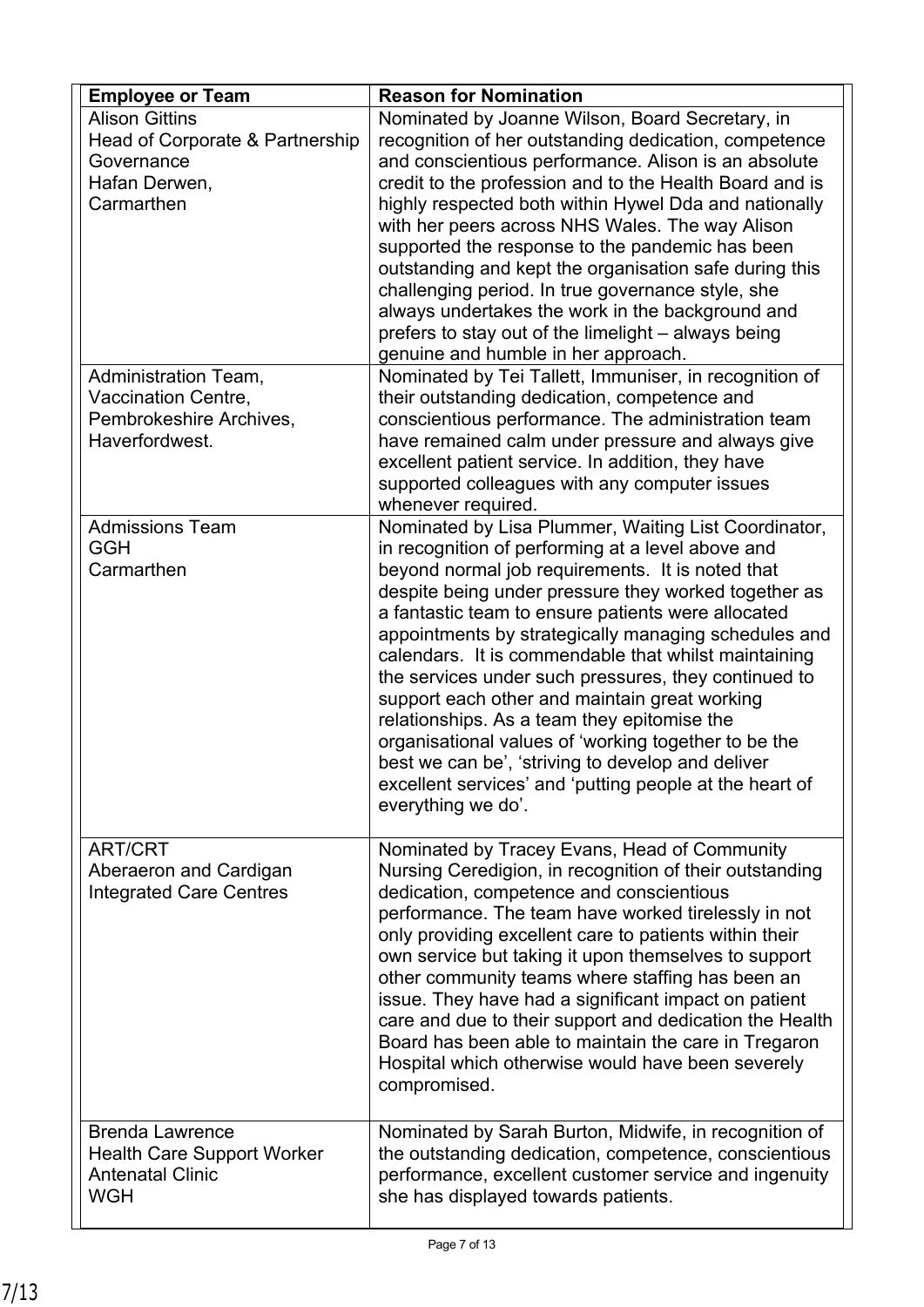|                                                                                              | Sarah has been recognised as she consistently<br>provides an extremely high level of care and goes<br>above and beyond what is expected of her and her role<br>for our patients. It is noted that Sarah is both<br>reassuring and approachable, which helps patients to<br>feel comfortable within the department.                                                                                                                                                                                                                                                                                                                                                                                                                                                                                                                                                                       |
|----------------------------------------------------------------------------------------------|------------------------------------------------------------------------------------------------------------------------------------------------------------------------------------------------------------------------------------------------------------------------------------------------------------------------------------------------------------------------------------------------------------------------------------------------------------------------------------------------------------------------------------------------------------------------------------------------------------------------------------------------------------------------------------------------------------------------------------------------------------------------------------------------------------------------------------------------------------------------------------------|
| <b>Cardio-Respiratory Team</b><br>Prince Philip Hospital (PPH)<br>Llanelli                   | Nominated by Karen Ephgrave, Clinical Physiology<br>Service Manager, in recognition of their tireless efforts<br>at developing new ways of working throughout the<br>pandemic to continuously improve the patient's<br>experience. The new ways of working have increased<br>capacity whilst keeping patients safe and will continue<br>for the foreseeable future.                                                                                                                                                                                                                                                                                                                                                                                                                                                                                                                      |
| <b>Clinical Coding Team</b><br><b>Health Board Wide</b>                                      | Nominated by Maynard Davies, Independent Board<br>Member, in recognition of their outstanding dedication,<br>competence and conscientious performance. During<br>the last few months, they have transformed the clinical<br>coding performance to being only two records off being<br>the best in Wales. The Health Board has also reached<br>the clinical coding targets for the first time in years,<br>which is a credit to the team.                                                                                                                                                                                                                                                                                                                                                                                                                                                 |
| Coronary Care Unit (CCU)<br><b>PPH</b><br>Llanelli                                           | Nominated by Julia Hippsley, Unit Manager, CCU, in<br>recognition of their outstanding teamwork and<br>collaboration during these last few difficult months. The<br>team have gone above and beyond the call of duty and<br>selflessly forfeited annual leave and days off to ensure<br>sufficient coverage of shifts. They have all worked as a<br>team and given excellent care and displayed selfless<br>dedication to the unit and patients.                                                                                                                                                                                                                                                                                                                                                                                                                                         |
| David McFarlane,<br>Mental Health Crisis Team,<br>Gorwelion Resource Centre,<br>Aberystwyth. | Nominated by Lisa Jones, Health Care Support<br>Worker, in recognition of his outstanding dedication,<br>competence and conscientious performance. David<br>has demonstrated great compassionate leadership<br>skills throughout the transformation of mental health<br>services, by supporting staff through the difficult time<br>and being a diplomatic ambassador throughout the<br>process. He has demonstrated excellent collaboration<br>skills by engaging with key stakeholders. "As a<br>healthcare support worker currently on my journey<br>towards a nursing degree, I am inspired by his passion<br>and commitment. He encourages staff and patient<br>empowerment to have an active role in moulding the<br>changes for a more streamlined, supportive, and<br>functional transformation of mental health services. I<br>am proud to work within this team led by David." |
| E-Rostering Team,<br>Hafan Derwen,                                                           | Nominated by Daniel Owen, Senior Workforce<br>Manager, in recognition of their outstanding dedication,                                                                                                                                                                                                                                                                                                                                                                                                                                                                                                                                                                                                                                                                                                                                                                                   |
| Jobswell Road,                                                                               | competence and conscientious performance. The team                                                                                                                                                                                                                                                                                                                                                                                                                                                                                                                                                                                                                                                                                                                                                                                                                                       |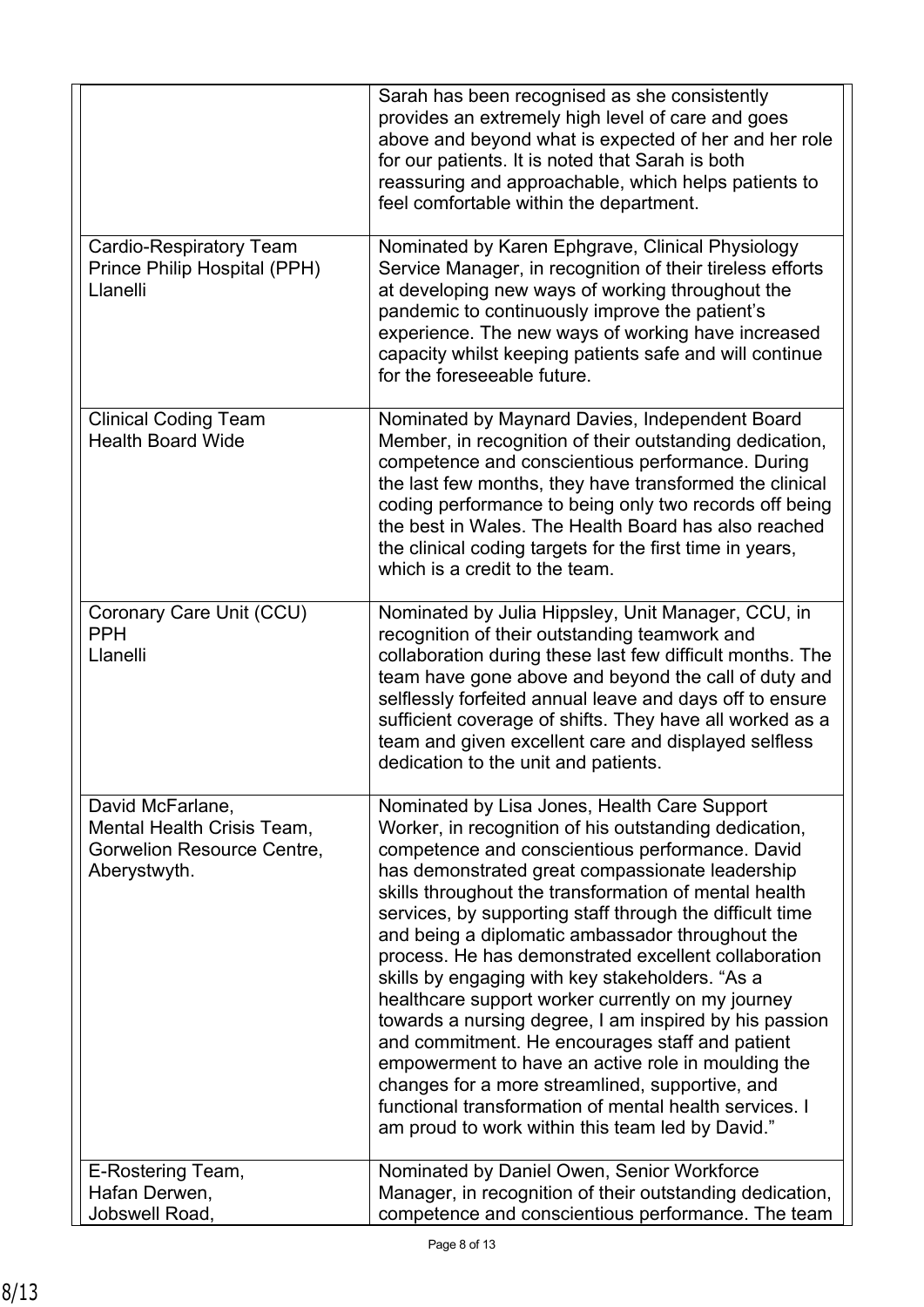| Carmarthen.                                                                  | have been at the forefront of the Allocate Healthroster<br>rollout across the Health Board and they have<br>overcome challenges and engaged with operational<br>teams to meet the needs of the rollout. They continue<br>to work flexibly to ensure each area is supported and<br>involved. They have been dedicated to a large project<br>which will not only have a positive impact on<br>operational nurses but also patients within Hywel Dda.<br>The team have continued to put staff at the heart of<br>their work, ensuring they feel competent and<br>reassured. The rollout plan is currently ahead of<br>projections, despite operational pressures and the<br>COVID-19 pandemic.                                                                                                                                                                      |
|------------------------------------------------------------------------------|------------------------------------------------------------------------------------------------------------------------------------------------------------------------------------------------------------------------------------------------------------------------------------------------------------------------------------------------------------------------------------------------------------------------------------------------------------------------------------------------------------------------------------------------------------------------------------------------------------------------------------------------------------------------------------------------------------------------------------------------------------------------------------------------------------------------------------------------------------------|
| Estates Team,<br>WGH,<br>Fishguard Road,<br>Haverfordwest,<br>Pembrokeshire. | Nominated by Janice Cole-Williams, General Manager,<br>in recognition of their outstanding dedication,<br>competence and conscientious performance. The team<br>have worked tirelessly to ensure that necessary<br>environmental changes have been put in place<br>efficiently such as the installation of segregation<br>screens, establishment of one-way systems and room<br>ventilation systems. The team have responded quickly<br>to ensure that these requests were fulfilled with short<br>notice. The team have also demonstrated excellent<br>collaboration skills and have continued to provide the<br>other service delivery requirements of their team as<br>well as the additional changes as a result of COVID-19.<br>They have collaborated to carry out extensive fire<br>improvement works, environmental upgrades and<br>regular maintenance. |
| Gareth Stevens,<br><b>Emergency Department,</b><br>WGH,<br>Haverfordwest.    | Nominated by Josephine Dyer, Senior Nurse Manger,<br>in recognition of his outstanding dedication,<br>competence and conscientious performance. Gareth<br>has demonstrated dedication to his role and always<br>goes the extra mile for patient care. He is eager to<br>learn new skills within the department and recently<br>enrolled onto the NVQ Level 3. Gareth demonstrates<br>the Health Board values to an exemplary level. He has<br>supported colleagues with the new COVID-19 results<br>system to ensure they are confident in using it<br>correctly. Congratulations on becoming a permanent<br>member of the team.                                                                                                                                                                                                                                 |
| Pembrokeshire Dietitians (Acute<br>and Community Teams)                      | Nominated by Emma Catling, Malnutrition Strategic<br>Lead, in recognition of their outstanding dedication,<br>competence and conscientious performance. Recently<br>the Pembrokeshire Dietetics Team were named the top<br>screener for Malnutrition Awareness Week in the whole<br>of Wales by the British Association for Parenteral and<br>Enteral Nutrition (BAPEN). The team have significantly<br>improved patient services as the data collected has<br>enabled meaningful local data to be used to plan and                                                                                                                                                                                                                                                                                                                                              |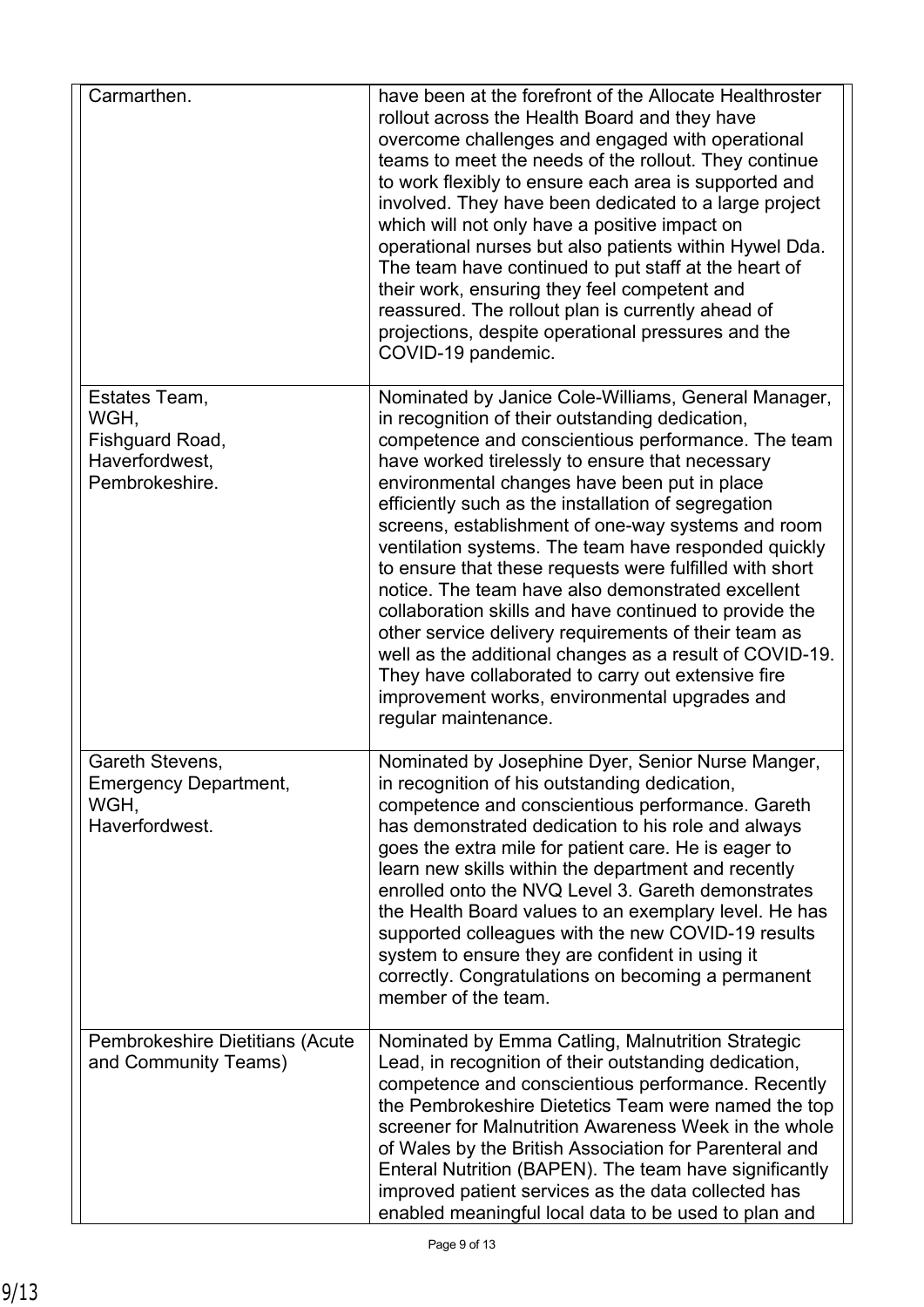|                                                                                         | improve the service. The survey took place whilst the<br>service was already under increasing pressure from<br>the Pandemic. Despite this, the team went over and<br>above to ensure that everyone was supported and that<br>the students they were training felt like valued<br>members of the team.                                                                                                                                                                                                                                                                                                                                                                                                                                               |
|-----------------------------------------------------------------------------------------|-----------------------------------------------------------------------------------------------------------------------------------------------------------------------------------------------------------------------------------------------------------------------------------------------------------------------------------------------------------------------------------------------------------------------------------------------------------------------------------------------------------------------------------------------------------------------------------------------------------------------------------------------------------------------------------------------------------------------------------------------------|
| Rachel Dieneman,<br>Occupational Therapy,<br>Gorwelion Resource Centre,<br>Aberystwyth. | Nominated by Keri Thomas, Psychology Secretary, in<br>recognition of her outstanding dedication, competence<br>and conscientious performance. Congratulations on<br>recently having your work published in a clinical<br>textbook by the academic publisher Routledge.<br>Rachel's hard work has ensured that the name of<br>Gorwelion is viewed in wider academic circles as a<br>place where professional standards are developed and<br>maintained.                                                                                                                                                                                                                                                                                              |
| Sian Azjan,<br>Ward 4,<br>PPH,<br>Llanelli                                              | Nominated by Maria Langdon, Staff Nurse, in<br>recognition of her outstanding dedication, competence<br>and conscientious performance. She has demonstrated<br>excellent compassionate leadership and is flexible to<br>staff needs, whenever possible granting every staff<br>request. Throughout the Pandemic you have been<br>supportive of all staff and have been compassionate<br>about their worries or concerns. You are an<br>inspirational leader to your team.                                                                                                                                                                                                                                                                           |
| Sioned James,<br>Special Care Baby Unit,<br>GGH,<br>Carmarthen.                         | Nominated by Natalie Emery, Junior Sister, in<br>recognition of her outstanding dedication, competence<br>and conscientious performance. She has demonstrated<br>the Health Board values to an exemplary level and<br>continually supports and helps people. Sioned does<br>her best to ensure colleagues are helped and<br>supported if they are unsure of anything and always<br>finds time to help. She takes the initiative in being<br>proactive in her approach and ensures that patient care<br>needs are met. She is always pleasant, and friendly.<br>She's a dream teammate and represents everything<br>Hywel Dda and the NHS is about.                                                                                                  |
| Sunderland Ward,<br>South Pembrokeshire Hospital,<br>Pembroke Dock.                     | Nominated by Paula George, Clinical Lead Nurse, in<br>recognition of her outstanding dedication, competence<br>and conscientious performance. The team have pulled<br>together to ensure that patient safety is at the forefront<br>of the care that is provided. They have demonstrated<br>an exceptional ability to foster collaboration,<br>communication, and co-operation by working together<br>across multidisciplinary teams in order to ensure that<br>the care provided has been right for the patient, in a<br>timely and safe manner. They have worked together to<br>ensure that compassion, dignity and kindness has<br>been shown at all times and their dedication has<br>ensured that patients that were at risk of their care not |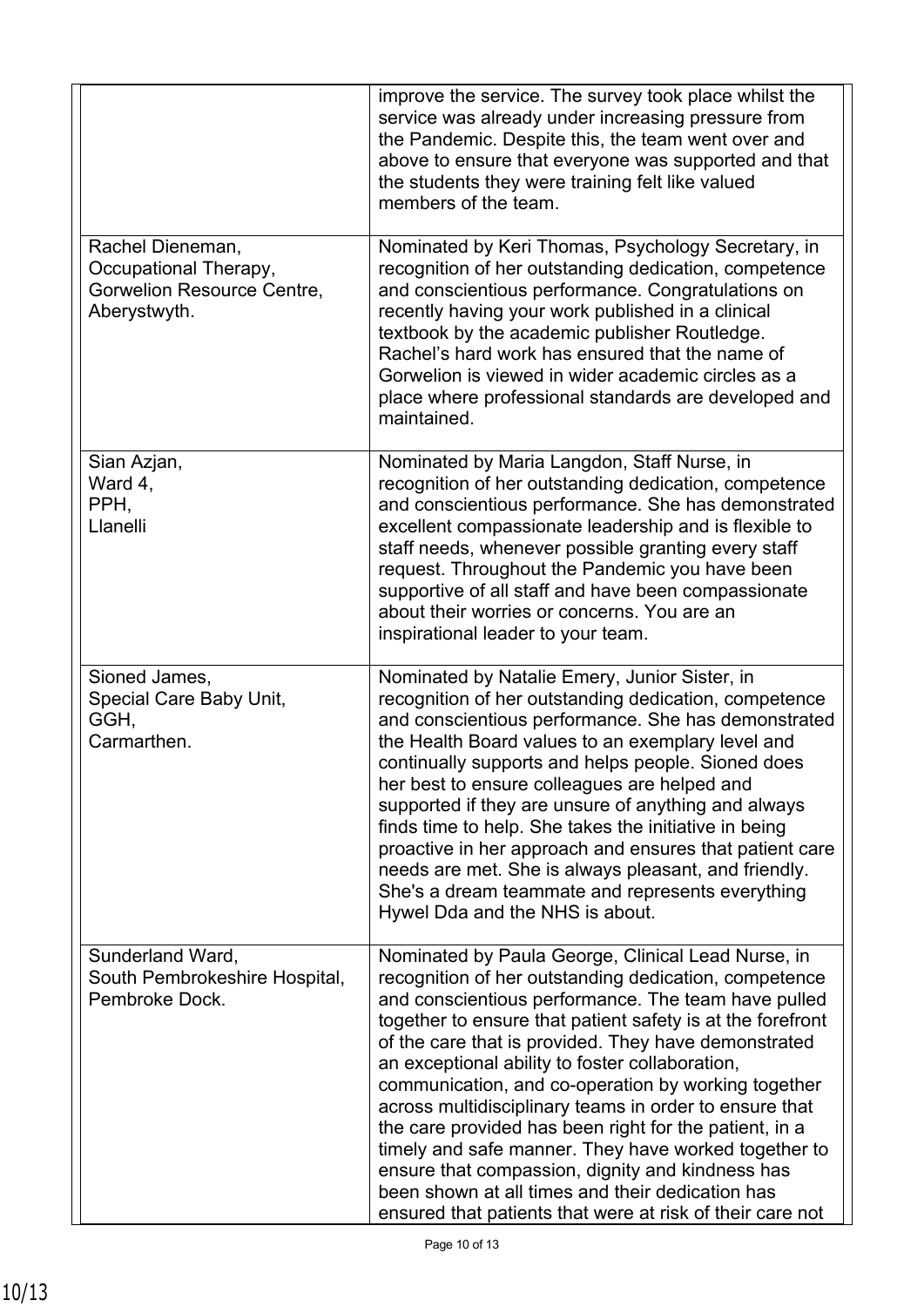|                                                                                                                                              | being sustained on the ward, due to complexities<br>around mental health, have been recognised, are more<br>settled and enjoying a better quality of life.                                                                                                                                                                                                                                                                                                                                                                                                                                                                                                                                                                                                                                                                                                                                                                                                          |
|----------------------------------------------------------------------------------------------------------------------------------------------|---------------------------------------------------------------------------------------------------------------------------------------------------------------------------------------------------------------------------------------------------------------------------------------------------------------------------------------------------------------------------------------------------------------------------------------------------------------------------------------------------------------------------------------------------------------------------------------------------------------------------------------------------------------------------------------------------------------------------------------------------------------------------------------------------------------------------------------------------------------------------------------------------------------------------------------------------------------------|
| <b>Teresa Goldbach</b><br><b>Therapy Lead Community</b><br>Hospitals,<br>Sunderland Ward,<br>South Pembrokeshire Hospital,<br>Pembroke Dock. | Nominated by Paula George, Clinical Lead Nurse in<br>recognition of her exceptional ability to foster<br>collaboration, communication and cooperation among<br>partners, colleagues and stakeholders. Teresa has<br>worked consistently to ensure patient flow is<br>maintained, whilst addressing patient safety and<br>patient experience. She has established positive,<br>constructive working relationships with the acute sites<br>to ensure that patients are signposted to the most<br>appropriate destinations for their rehabilitation and<br>recovery. There are constant pressures with regards to<br>patient flow and Teresa demonstrates excellent<br>leadership and professionalism while managing this<br>calmly and pragmatically. She epitomises the<br>organisational values of 'working together to be the<br>best we can be', 'striving to develop and deliver<br>excellent services' and 'putting people at the heart of<br>everything we do' |
| The Volunteers and Security<br>Team,<br><b>Ysgol Trewen Mass Vaccination</b><br>Centre,<br>Cwm-Cou,<br>Beulah.                               | Nominated by Emma Thompson, Vaccinator, in<br>recognition of their outstanding dedication, competence<br>and conscientious performance. The team continually<br>go above and beyond to assist patients and put them<br>at ease, during busy and chaotic times. They<br>demonstrate the Health Board values to an exemplary<br>level, maintaining a calm and happy disposition, and<br>always put the needs and comfort of patients first.                                                                                                                                                                                                                                                                                                                                                                                                                                                                                                                           |
| <b>Waste Collection Team,</b><br>GGH,<br>Carmarthen.                                                                                         | Nominated by Stuart Jones, Directorate Support<br>Manager, in recognition of their outstanding dedication,<br>competence and conscientious performance. Since the<br>pandemic the team have had to deal with the huge<br>increase in waste produced by the hospital. There is<br>also the added pressure of taking away<br>furniture/equipment that cannot be used due to<br>possible cross infection. The increase in the workload<br>has been enormous, yet the team take this in their<br>stride and are always happy to help.                                                                                                                                                                                                                                                                                                                                                                                                                                   |
| <b>Welsh Nursing Care Record</b><br>Implementation Team,<br>Health Board Wide.                                                               | Nominated by Anthony Tracey, Digital Director, in<br>recognition of their outstanding dedication, competence<br>and conscientious performance. The Team have<br>implemented the Welsh Nursing Care Record (WNCR)<br>across all the acute and community sites within 13<br>months. This saves time, improves accuracy, and<br>minimises duplication. Data from the WNCR helps<br>health and care organisations in Wales to improve<br>patient outcomes and experiences. The new system<br>enhances efficiency, value, and timeliness of care with                                                                                                                                                                                                                                                                                                                                                                                                                    |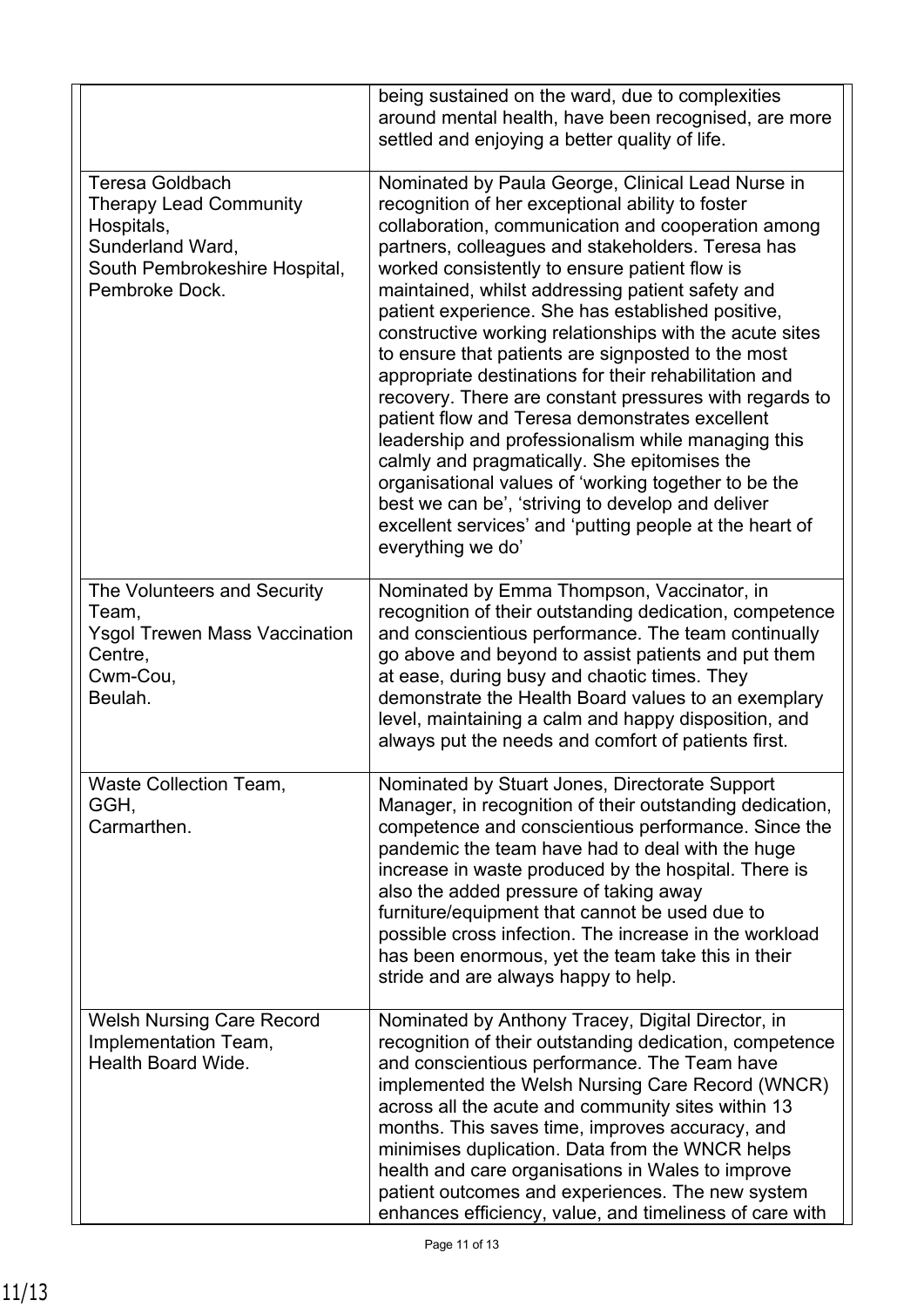|  | the aim of improving patient safety and patient-centred<br>care. Patients and staff will be able to move across<br>services in Wales using the single WNCR system,<br>ensuring consistency and accuracy. When a patient is<br>discharged from hospital, digital assessments taken by<br>nurses involved in their care will be made available to<br>the national, digital patient record, the Welsh Clinical<br>Portal (WCP). This means that the information will<br>follow the patient wherever their care is provided in<br>Wales. |
|--|--------------------------------------------------------------------------------------------------------------------------------------------------------------------------------------------------------------------------------------------------------------------------------------------------------------------------------------------------------------------------------------------------------------------------------------------------------------------------------------------------------------------------------------|
|--|--------------------------------------------------------------------------------------------------------------------------------------------------------------------------------------------------------------------------------------------------------------------------------------------------------------------------------------------------------------------------------------------------------------------------------------------------------------------------------------------------------------------------------------|

### **Argymhelliad / Recommendation**

The Board is asked to support the work engaged in by the Chair since the previous meeting and note the topical areas of interest.

| Amcanion: (rhaid cwblhau)                                                                                                                                |                                                                                                                                                                                                         |
|----------------------------------------------------------------------------------------------------------------------------------------------------------|---------------------------------------------------------------------------------------------------------------------------------------------------------------------------------------------------------|
| <b>Objectives: (must be completed)</b>                                                                                                                   |                                                                                                                                                                                                         |
| Cyfeirnod Cofrestr Risg Datix a Sgôr<br>Cyfredol:<br>Datix Risk Register Reference and<br>Score:                                                         | Not Applicable                                                                                                                                                                                          |
| Safon(au) Gofal ac lechyd:<br>Health and Care Standard(s):                                                                                               | Governance, Leadership and Accountability                                                                                                                                                               |
| <b>Amcanion Strategol y BIP:</b><br><b>UHB Strategic Objectives:</b>                                                                                     | <b>Not Applicable</b>                                                                                                                                                                                   |
| <b>Amcanion Cynllunio</b><br><b>Planning Objectives</b>                                                                                                  | Not Applicable                                                                                                                                                                                          |
| <b>Amcanion Llesiant BIP:</b><br><b>UHB Well-being Objectives:</b><br><b>Hyperlink to HDdUHB Well-being</b><br><b>Objectives Annual Report 2018-2019</b> | 6. Contribute to global well-being through developing<br>international networks and sharing of expertise<br>8. Transform our communities through collaboration with<br>people, communities and partners |

| <b>Gwybodaeth Ychwanegol:</b><br><b>Further Information:</b> |                                        |
|--------------------------------------------------------------|----------------------------------------|
| Ar sail tystiolaeth:                                         | Chairman's Diary & Correspondence      |
| <b>Evidence Base:</b>                                        |                                        |
| <b>Rhestr Termau:</b>                                        | Included within the body of the Report |
| <b>Glossary of Terms:</b>                                    |                                        |